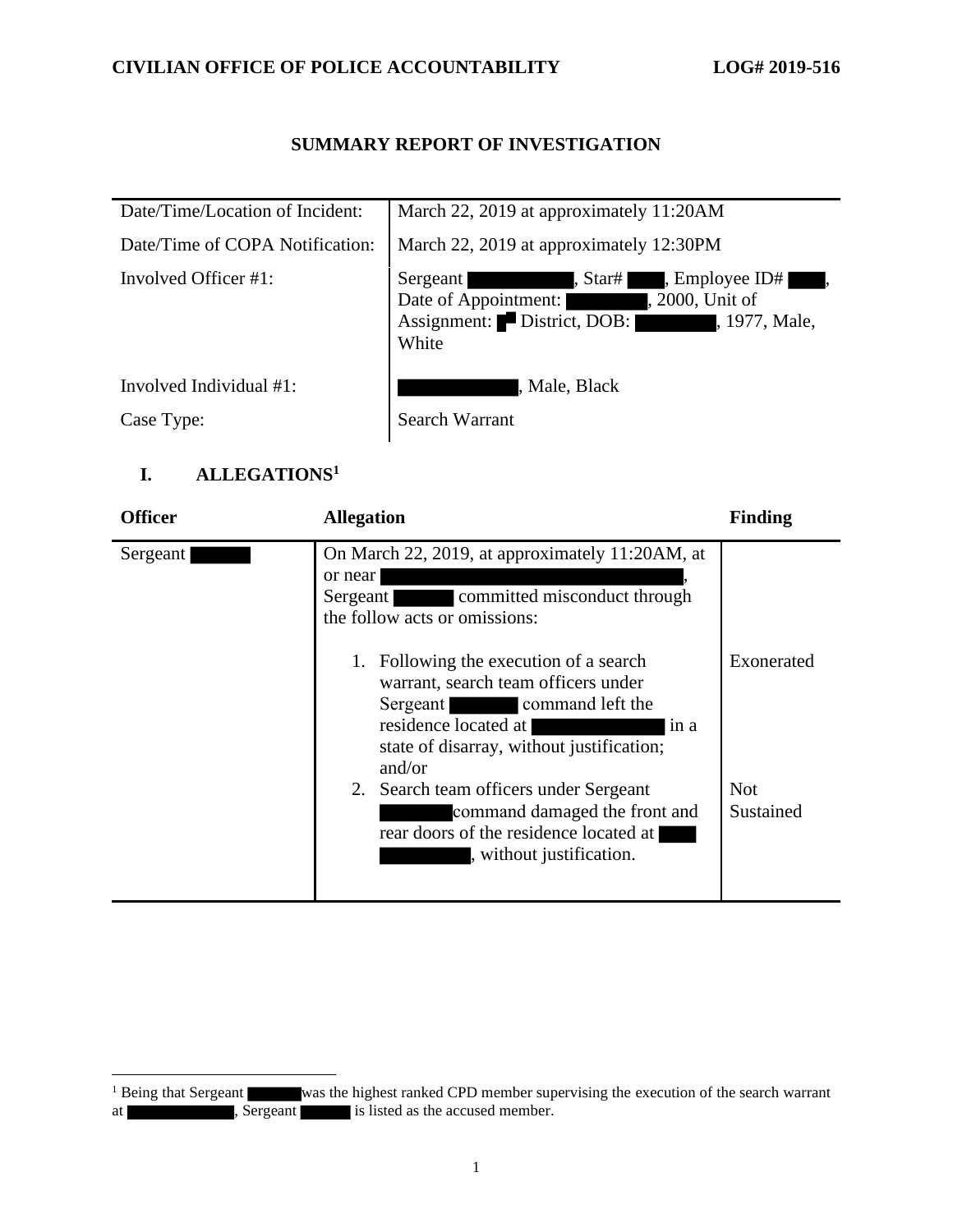### **II. SUMMARY OF EVIDENCE<sup>2</sup>**

Upon a review of the collected evidence, The Civilian Office of Police Accountably (COPA) believes the following most likely occurred.<sup>3</sup>

This incident involved the Chicago Police Department's ("CPD") execution of a search warrant at  $\blacksquare$ , on March 22, 2019, at approximately 11:20 a.m.  $($ " "), who resided at the searched residence, was not at home during the warrant's execution. Upon return to the residence, discovered that CPD members "kicked" in the front and rear doors of the residence. alleged that CPD officers damaged those doors without justification and that they left the residence in disarray, i.e., clothes on the floor, food removed from the refrigerator, sofa flipped over. did not claim any damage beyond what occurred to front and rear doors during the forced entry.

COPA confirmed that the CPD did in fact execute a search warrant at residence on the date in question and that the assigned search warrant team did, in fact, make forced entries to the front and back doors of the residence.

In a statement given to COPA, Sgt.  $\blacksquare$ , who made the rear forced entry, explained that decision by stating to investigators that he heard a noise within the residence which he thought was the sound of a person running to an upstairs residence above the premises, and that he forced the building's rear entry to give chase.

Approximately 35 photographs were taken by the search warrant teams, however, none of the photographs have any documentation indicating whether they were taken before or after the execution of the search warrant. Nevertheless, the photographs do show clothing on a bed(s) and/or about the room(s), dresser drawers removed from the dresser(s) and also placed on the bed(s) and/or about the room, and a small sofa on its side.

#### **III. LEGAL STANDARD**

For each Allegation COPA must make one of the following findings:

- 1. Sustained where it is determined the allegation is supported by a preponderance of the evidence;
- 2. Not Sustained where it is determined there is insufficient evidence to prove the allegations by a preponderance of the evidence;

<sup>2</sup>COPA conducted an investigation of this matter, including the interview of reasonably pertinent civilian and officer witnesses, and the collection and review of digital, documentary, and forensic evidence. As part of COPA's ongoing efforts to increase case closure capacity, certain cases, such as this one, are summarized more succinctly in a Modified Summary Report of Investigation.

<sup>&</sup>lt;sup>3</sup> The majority of the evidence in this matter was obtain though in-person interviews with and the supervising CPD Sergeants, requested documentation, and photographic evidence. Very little of this incident was captured by body-worn camera ("BWC"), as a strong majority of the search team members were not issued a BWC at the time of the event. (Two officers with issued BWCs did initially activate the BWC but turn off the BWC when order to do so by a supervising sergeant. Due to questioning of the supervising Sergeant without a pending allegation regarding BWC use, COPA elected not to bring formal allegations following the Sergeant's interview.)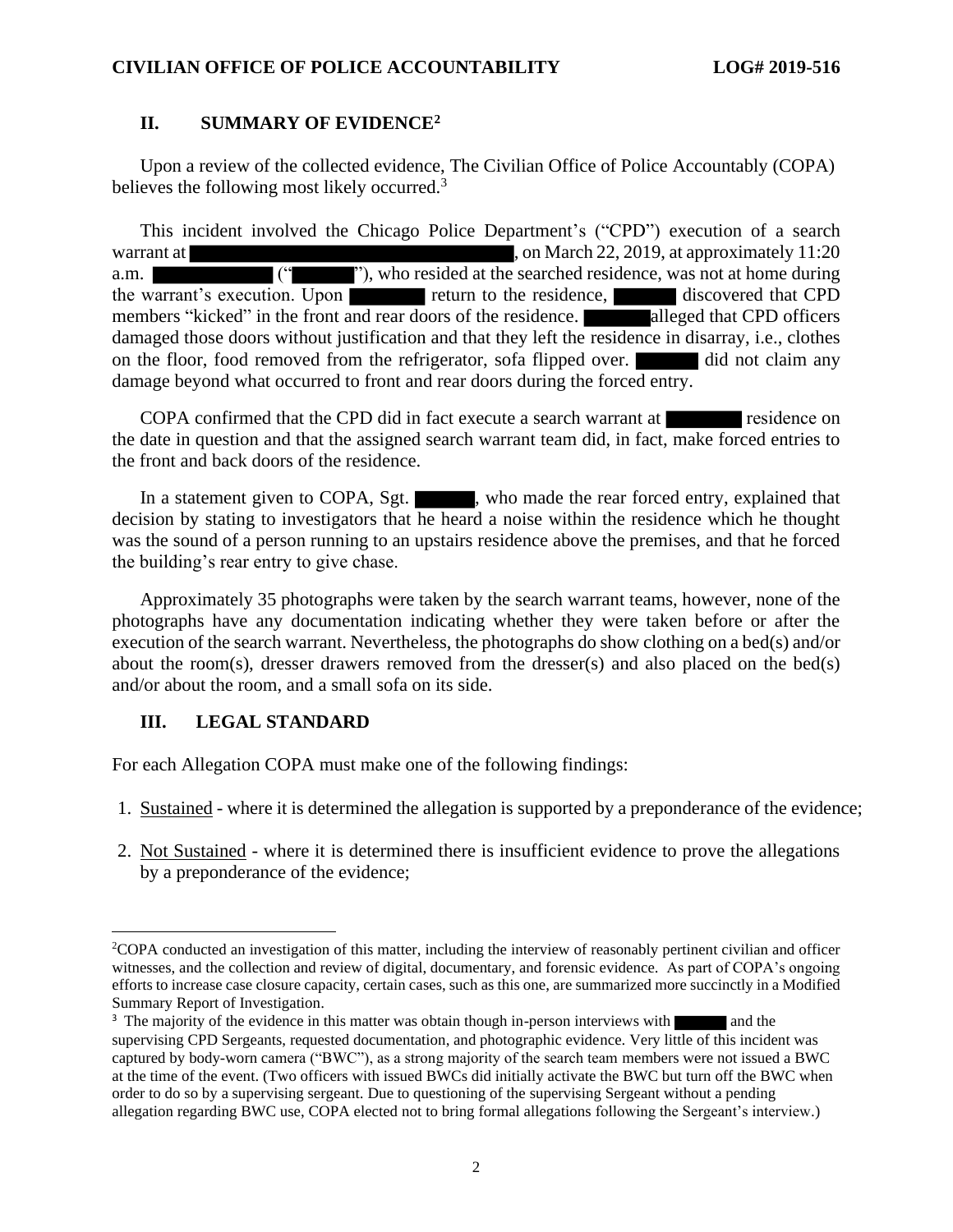- 3. Unfounded where it is determined by clear and convincing evidence that an allegation is false or not factual; or
- 4. Exonerated where it is determined by clear and convincing evidence that the conduct descried in the allegation occurred, but it is lawful and proper.

A preponderance of evidence can be described as a quantum of evidence indicating that it is more likely than not that the conduct reviewed did or did not comply with a CPD rule. *See Avery v. State Farm Mutual Automobile Insurance Co.*, 216 Ill. 2d 100, 191 (2005) (a proposition is proved by a preponderance of the evidence when it has found to be more probably true than not). If the evidence gathered in an investigation establishes that it more likely that the conduct did or did not comply with a CPD rule than that it did not, even if by a narrow margin, then the preponderance of the evidence standard is met.

Clear and convincing evidence is a higher standard than a preponderance of the evidence standard, but it requires less certainty than does the "beyond-a-reasonable doubt" standard applicable in criminal cases. See *People v. Coan*, 2016 IL App (2d) 151036, ¶ 28 (2016) (clear and convincing can be defined as a "degree of proof, which, considering all the evidence in the case, produces the firm and abiding belief that it is highly probable that the proposition . . . is true."

## **IV. ANALYSIS AND CONCLUSION**

#### *Allegation 1 – Disarray*

CPD Special Order S04-19 requires CPD members to leave a search residence in the same condition as originally found; on the other hand, that same directive also expressly provides that "it is understood that search warrant execution will often result in the premises being left in a disorderly state." In this instance, generally complained that officer left dressers open, turned over his sofa, left clothes about the residence, and removed food from the refrigerator. However, and importantly, beyond these displaced items and the damage to the building's front and rear doors (addressed below), complained of no further *damage* to his residence. While we do find that residence was in some state of disarray with various personal items moved and displaced, we also find that that all of his items and the interior of the residence was left the same *condition*. In other words, while CPD members moved **personal items**, they did so without damaging them. For these reasons, COPA finds Sgt. exonerated for allegation 1.

#### *Allegation 2 – Damage to Front and Rear Doors*

The residence was unoccupied at the time of the warrant's execution; this fact alone justifies some sort of forced entry. Therefore, under the circumstances, COPA cannot determine, following a preponderance of the evidence standard, that the search team unreasonably or unnecessarily caused damage. Yet, nor can COPA determine, following a clear and convincing evidence standard, that the search team acted properly in making two forcible entries as opposed to one. For these reasons, COPA reached a finding of Not Sustained for allegation 2.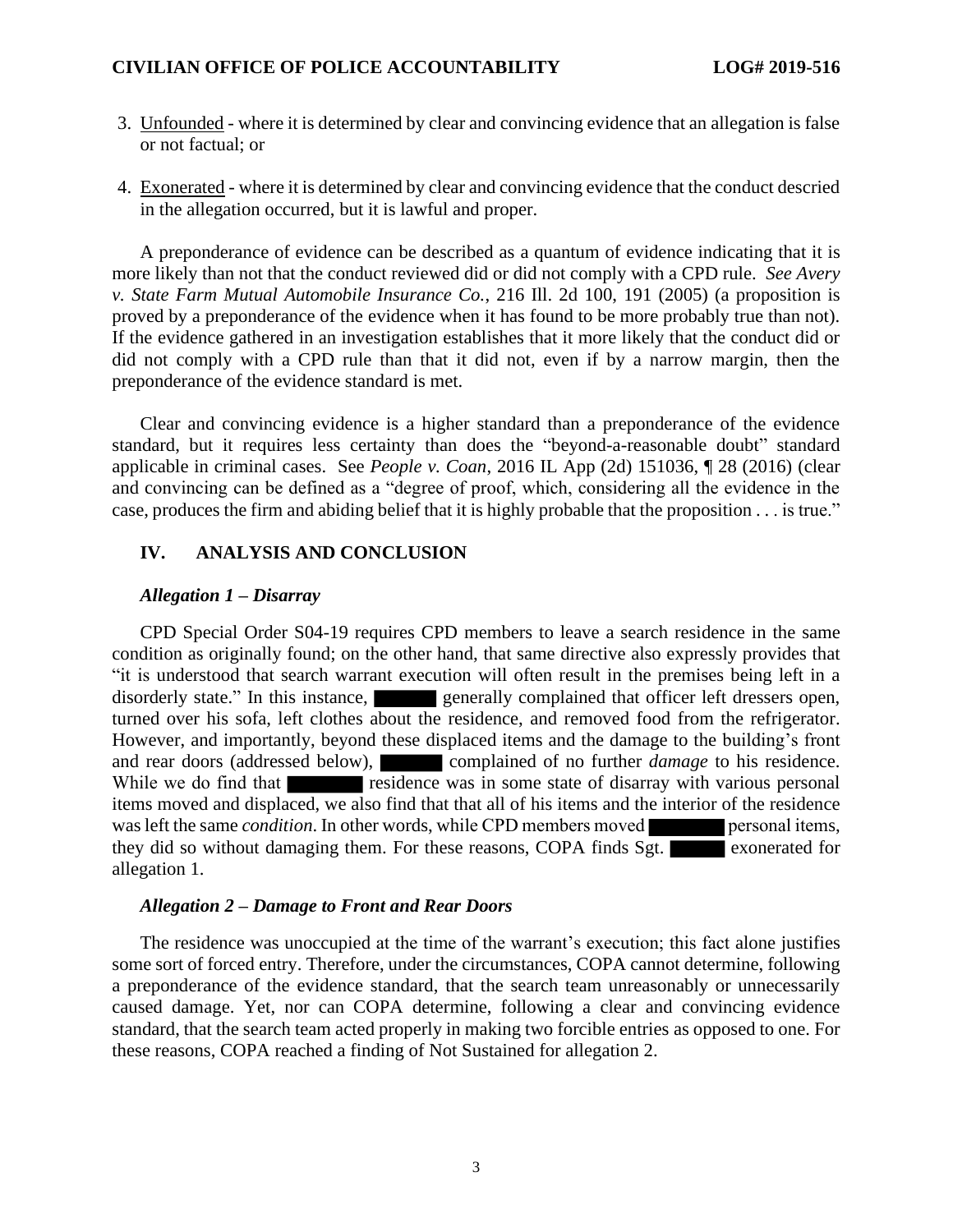# Approved:



April 7, 2020

Andrea Kersten *Deputy Chief Administrator – Chief Investigator* Date